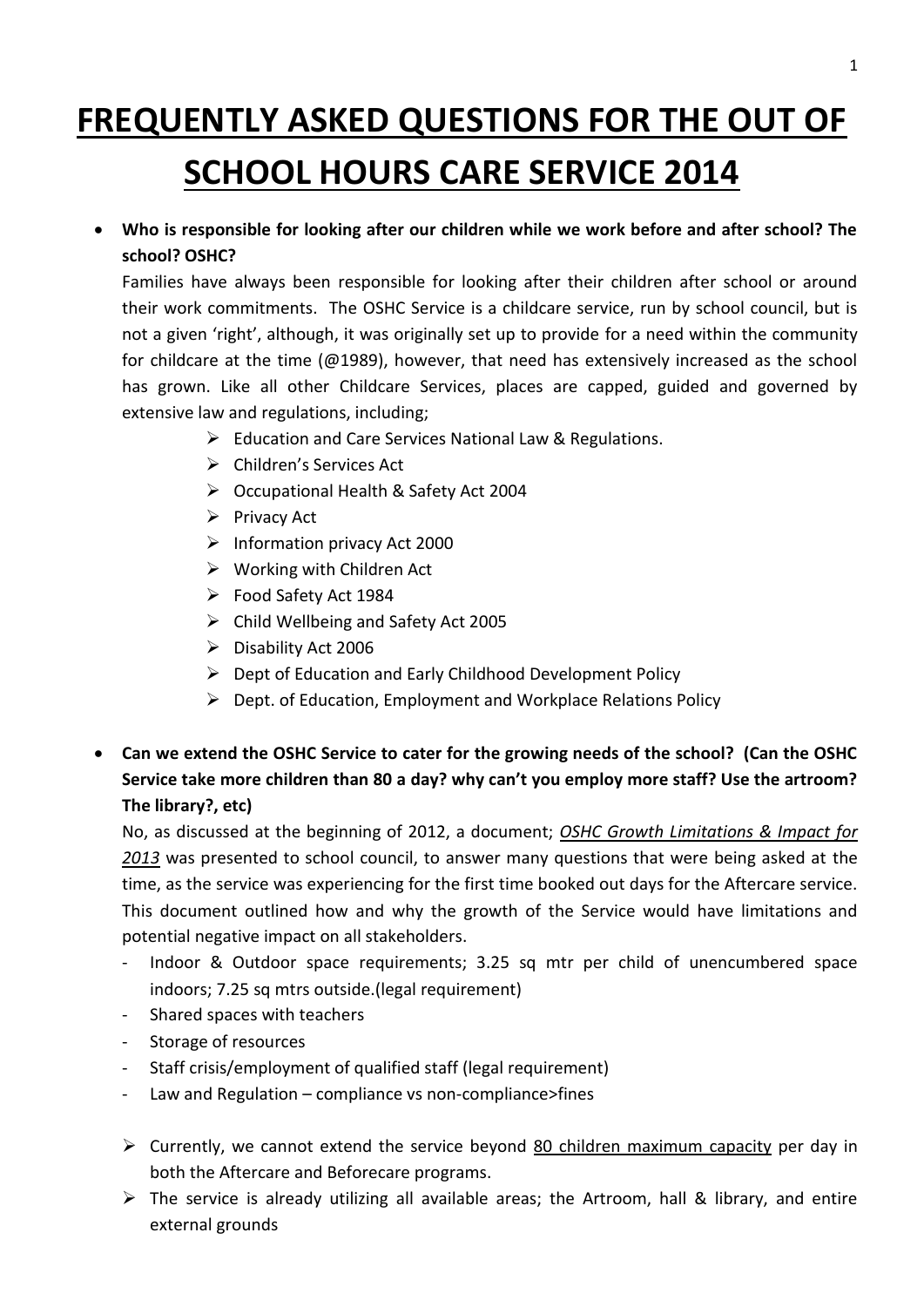$\triangleright$  Employing more staff will not resolve the space issue.

## **Can we extend the OSHC program in the future?**

This decision will need to be addressed by School Council, and will be contingent on the Schools Strategic plans for the future of BEPS.

## **•** Is there a waiting List – Priority of Access Policy (POA) in place at BEPS OSHC?

Yes, we have always had a simple waiting list and POA policy in place. This year we have had to review, clarify and intensify these policies and procedures, due to the fact that OSHC places are now in high demand and competition for those places is high.

## **Is there a booking system process, what will it be for 2014?**

Yes, there has always been a booking system process in place, however due to lower demand we have not had to implement such strict guidelines for allocation of places, as we will be needing for 2014, and the years to follow. We have developed two main policies, passed by School Council, that govern how the enrolment and booking system will operate;

- **►** Enrolment Policy
- $\triangleright$  Waiting List and Priority of Access Policy

These policies represent a complex system, designed to be a fair and equitable as possible. We do understand, there may be some teething problems, but we will be able to fine tune the process as we go. Also keeping in mind that the Enrolment process is based on incoming enrolments for each year and the entire needs and therefore usage of the community – this will go up and down, depending on the intakes for the school. The Enrolment Policy and Waiting List and Priority of Access Policy for the most part represent legislative requirements for childcare, and also reflect the practices of local childcare and out of school care programs. Where decisions had to be made, we have endeavoured to be consistent with our peers.

# **How will the booking system be reviewed?**

Review of the new booking system policies will be in March 2014, by the OSHC Sub Committee of Management and the School Council. This will give us time to see how the first part of the Re-Enrolment process has worked and what has not. We can then make changes based on experience and feedback, our focus will always be to maximise the support for families, and ensure all legislation is complied with.

# **What alternatives are available to families who do not have a place in the OSHC program?**

- Families will need to network amongst themselves to share care of each other's children
- Utilize babysitters/carers/family daycare
- Afterschool activities; martial arts; sports; art; dance; etc
- Change days of work
- Seek extended family support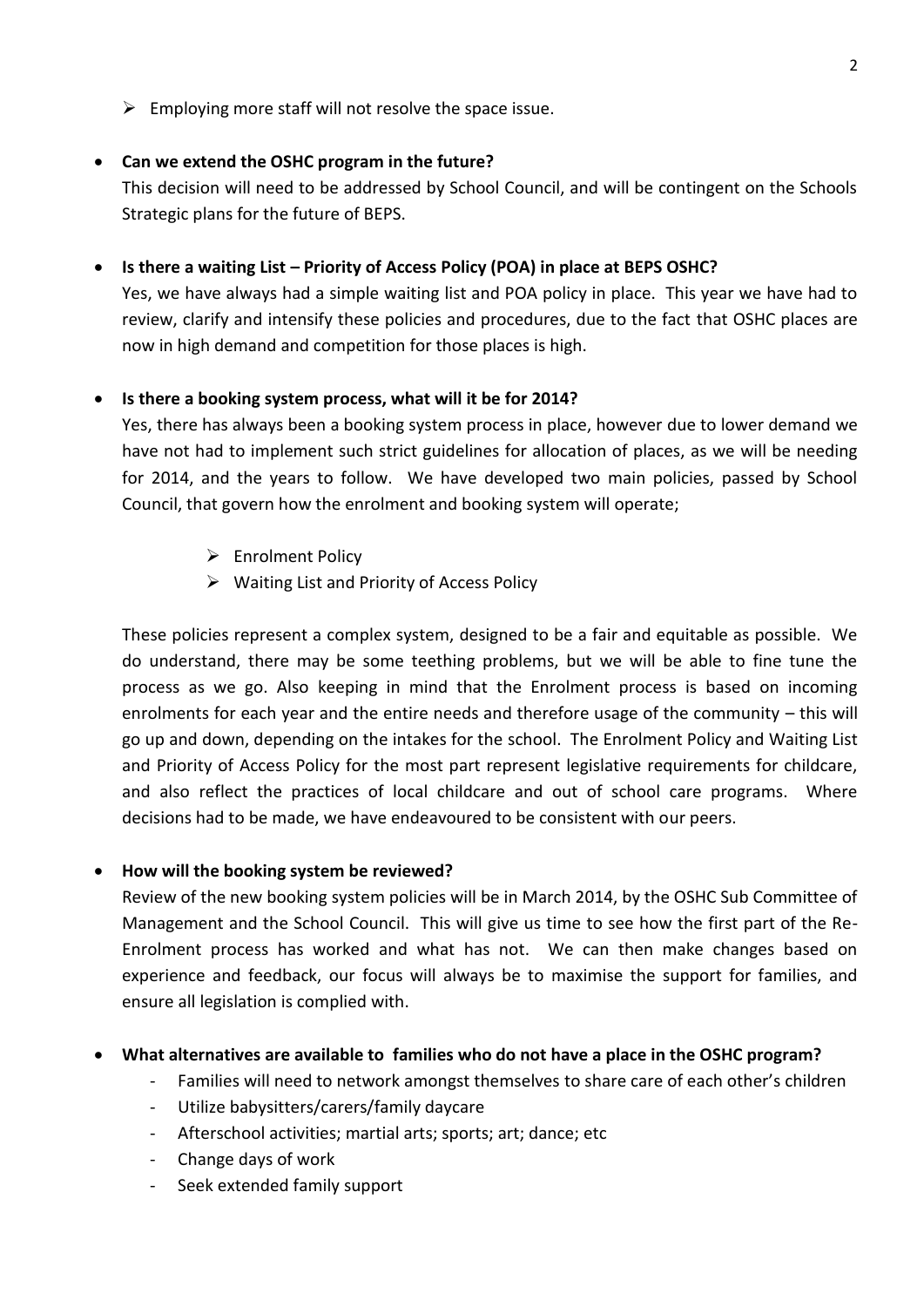- Often care is available before school, so families could consider working early in the day rather than later.

#### **Why does one family get a place over another family and who decides this?**

- The new Enrolments and Re-enrolments policy and procedure for 2014 will decide this;
	- Priority of Access status
	- Individual family circumstances
	- Families who return their forms by due date, dated in order of receipt
	- Offers in two stages; families who are current users; then siblings; then incoming preps and others.
	- Consultation with the OSHC Coordinator, OSHC Sub Committee of Management and School Council

All decisions regarding placements, will be handled in a private and confidential manner, and will not be able to be discussed with members of the community. Families are assured that the policies will be enacted to the letter to ensure fairness.

#### **How will Priority of Access (POA) status be proved and accounted for?**

Families wishing to claim POA status will need to provide written documentary evidence to be kept on file; health care cards, Centrelink letters, letters from doctors/counsellors/psychologists, etc. Families may need to provide more evidence if requested.

#### **What will change with the new Enrolment system?**

A number of changes have been made, to make the system more equitable, fair and transparent. Please read policies for further clarification, in short;

#### **Things that will no longer be in place;**

- o Ongoing cancellations of permanent bookings from week to week
- o 7 days notice of cancellation with no charge
- o No charge with medical certificate
- o Re-enrolling process at the end of the year

#### **Things that will remain in place;**

- $\circ$  Casual places will still come up and be available for sale on a weekly/daily basis
- o Permanent places may still be available on each day if not filled.
- $\circ$  Notification of places available on a weekly basis will still be posted in the OSHC section of the school newsletter
- **How will Families be informed of the new Re-enrolment process and know when the Reenrolment process starts?**
- The new policies & re-enrolment timetable will be posted on the school website
- The new policies & re-enrolment timetable will be emailed out to families (during round one)
- The new policies & re-enrolment timetable will be available for pick-up